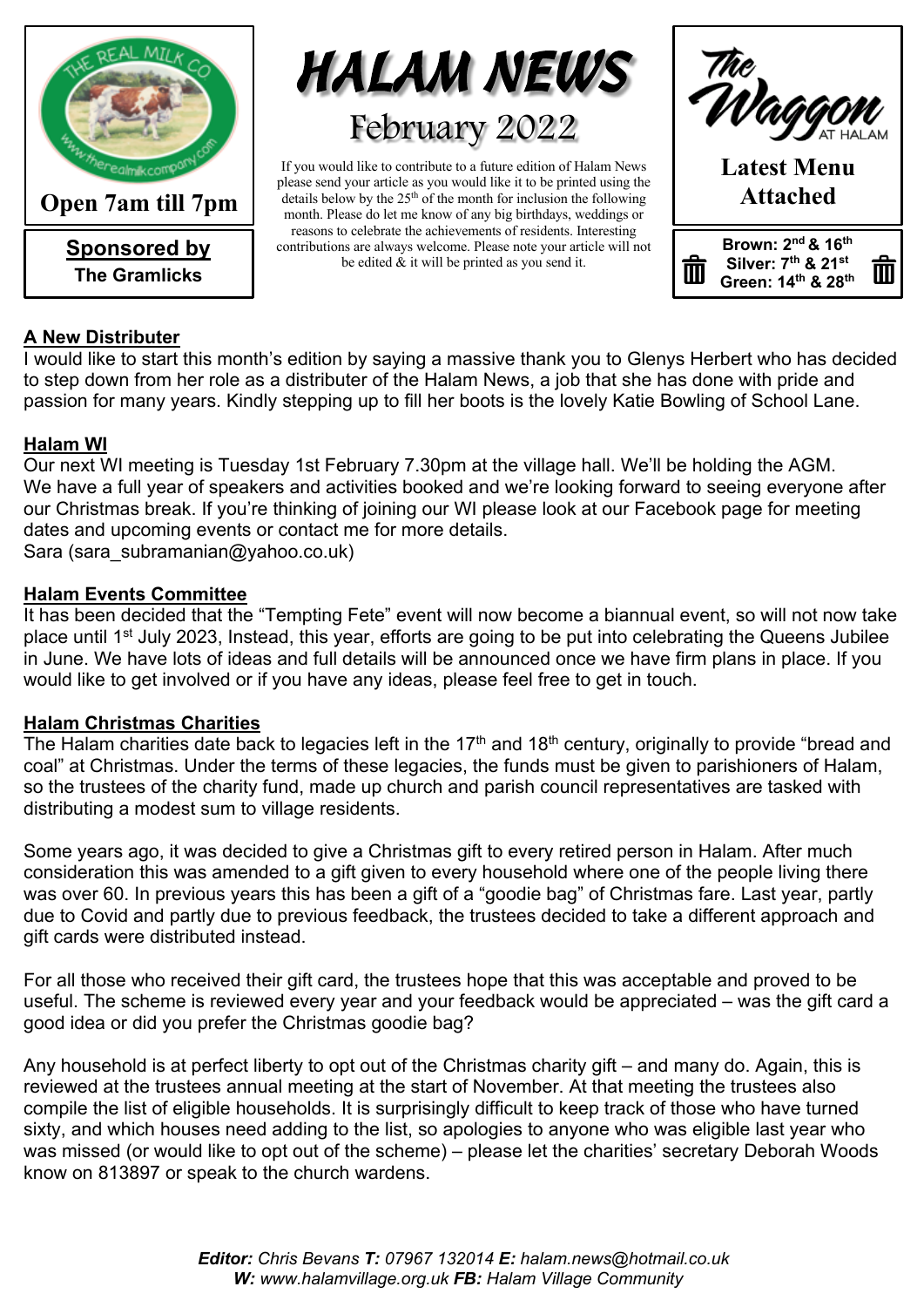

**Services in Church**

**Please note all services are at 11.a.m.** 

**Sunday 6th February** Morning Worship

**Sunday 13th February** Holy Communion (Contemporary Language)

**Sunday 20th February** All Age

**Sunday 27th February Sunday** Holy Communion (Traditional Language)

**Contacts:**

Priest - Rev. Mary Foden Currie 01623 479838 Wardens - Glenys Herbert 01636 812335 and Penni Wells 01636 813491

**Food Bank:** There is a collection point in the Church porch. Very many thanks to all who contribute.

### **Message from Rev Mary**

As I write the sun is shining even though there has been a keen frost. It amazes me how the most delicate flowers can appear in the cold days. One of my favourites is the snowdrop. The beginning of February heralds Candlemas in the Church calendar when Mary and Joseph presented Jesus in the Temple forty days after the birth. Snowdrops were also called Candlemas bells because of their purity.

Candlemas is sometimes spoken of as the day when the Church's year changes direction. We stop looking back to Christmas and begin to look forward to Lent, Good Friday and Easter – the growing time of the year. Gardeners get ready!

Part of a prayer for Candlemas says: "Come freshly to us now Lord God. Kindle again the light of your love. Kindle an unswerving flame in lives around, that darkness may be driven back."

February sees the wedding of Kimberly Butler and Luca Sibilla. So please pray for them as they begin their married life together. These are still uncertain times so please keep caring for one another. Every blessing. Rev. Mary

# **Halam Parish Council Meeting – 7.30 pm Thursday 13th January 2022 held at Halam Village Hall**

### **Present**

Simon Bust, Mr Andrew Paris, Mr Chris Bevans, Mrs Sarah Godfrey, Mrs Glenys Herbert, and Mrs Janet **Simmonds** 

### **Apologies**

Mr Ganesh Subramanian

#### **Village Hall**

The electrical contractor will sort the agreed heating upgrades as soon as possible.

The hall's wi-fi will be progressed – Finance Office and Chris Bevans

A Fire Regulations assessment has been undertaken and, while the hall is currently compliant with all requirements, some improvements to the emergency lighting and signage were suggested. Clerk to draw up specifications from the assessment and quote(s) to be obtained.

An Omicron grants may be available for the hall (due to the lack of bookings and increased costs) – Andrew Paris to investigate further.

### **Allotments**

Severn Trent have charged £150 for a site visit and quotation to run water up to the allotments. The cost includes a standpipe at the allotments plus the cost of closure of the top end of Gray Lane - £2,768 + VAT. It was proposed that a package of improvements was put together – water, parking and improved access – and grants funding be investigated, e.g. Prince's Countryside Trust. Andrew Paris to investigate further. Funding might also be available from the Severn Trent Community Fund – Simon Bust to contact Severn Trent.

#### **Roads and Hedges**

The hedges along the top of Gray Lane are encroaching onto the lane. Similarly the hedges along St Michael's Close are overgrown. The Clerk & Chairman to investigate both issues.

> *Editor: Chris Bevans T: 07967 132014 E: halam.news@hotmail.co.uk W: www.halamvillage.org.uk FB: Halam Village Community*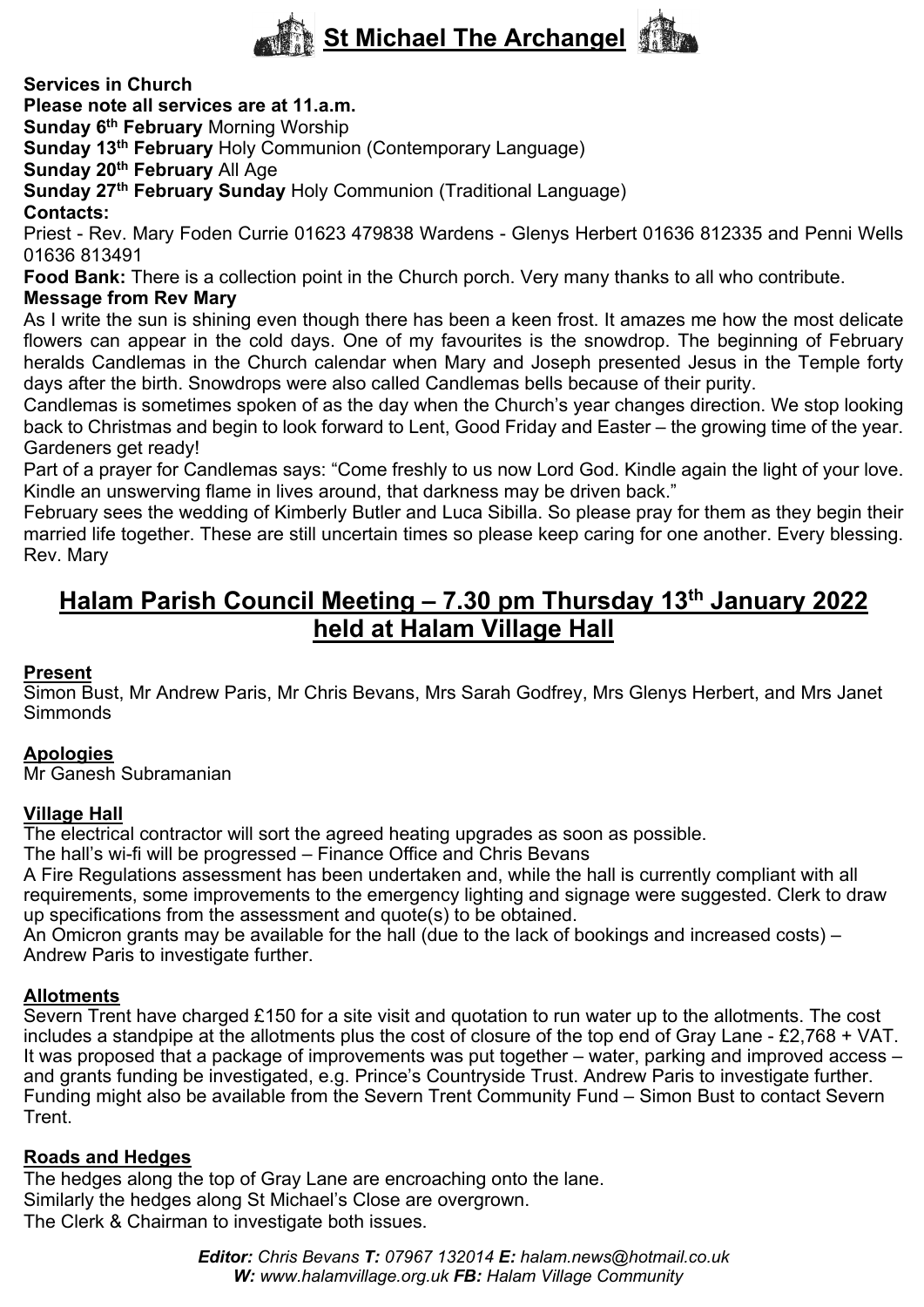### **Dog Bins**

The new dog bin will be put in place this week.

### **Open Meeting**

1. The Chairman and Clerk were thanked for arranging the village hall Christmas tree.

2. A parishioner highlighted the report from Notts. County Highways that had been submitted as part of the planning application for the proposed residential development (6 dwellings) on the land At Evergreen Barn, School Lane. They pointed out that despite previous negative comments from the parish council and residents of the village, the Highways report supported the proposed alterations to the junction of School Lane/Turnpike – moving the School Lane junction forward and reducing the width of the Turnpike. The parishioner stated that the general opinion locally was that this would make the junction more dangerous, not safer, and asked that the parish council addressed this as they believed that the Highways report was simply wrong.

At this point it was questioned whether Sarah Godfrey should remain at the meeting as the she had a major interest in the application being discussed. Mrs Godfrey said she felt she could remain present but would take no part in discussions or any voting.

After much discussion and input from the parishioner it was agreed unanimously that the parish council should write to both the planning department and NCC Highways disputing the Highways report, pointing out the hazards that the proposed junction alterations would create, and that despite numerous visits over the past years, Highways had never made any such proposals: if the proposed alterations were the answer to the dangers of the School Lane/Turnpike junction, why hadn't this been proposed before by the Highways professionals?

3. Janet Simmonds reported that there had been drains problems at St Michael's Close in December with sewage coming up in the gardens and pathways. Severn Trent didn't come out to sort the issue so a neighbouring property arranged for a private firm to deal with the blockage (main sewer on Radley Road). The Chairman will contact Severn Trent about this lack of response.

### **Planning**

None

## **Planning Decisions**

None

### **Finance**

Precept – Last year the precept was reduced from £8,200 to less than half at £4,000. After discussion it was unanimously agreed to keep it the same for this year (2022-2023) i.e. £4,000 Unanimously agreed to pay for 1) auditor fees, 2) Fire Assessment, and 3) Severn Trent site visit charge

### **Date of next meeting**

The next parish council meeting will be held at 7.30pm on Thursday 10<sup>th</sup> February in the village hall. **Members of the public are reminded that they are welcome to attend any parish council meeting to find out about the work of the council. There is an opportunity to raise issues with the parish council at the meeting during the "Open" part of the meeting.**

### **Dingbats:**

Last month's answers were "Left Overs" and "Unfinished Symphony"



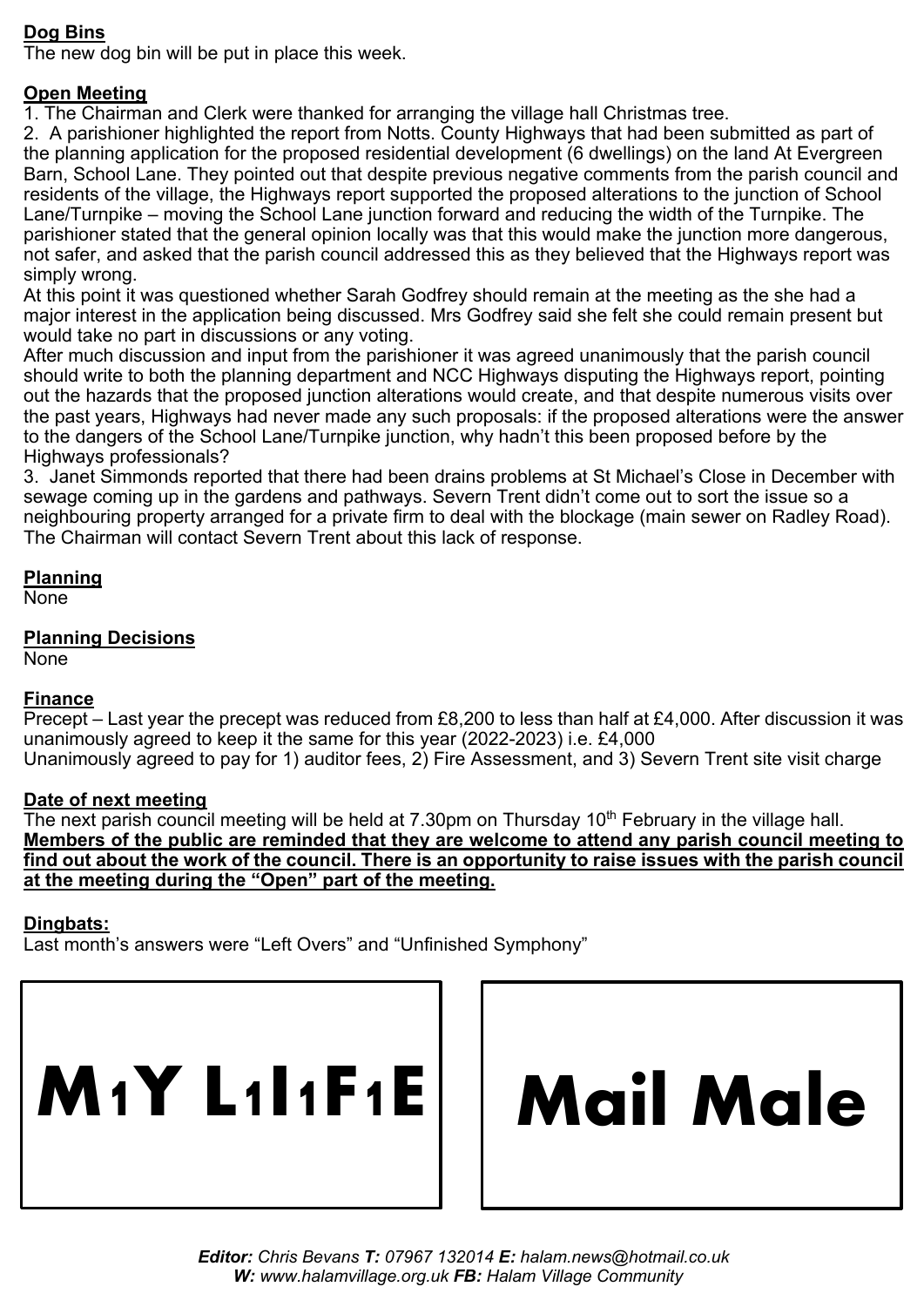

## **Opening Hours** Monday & Tuesday Closed Wednesday to Saturday 12 till 11pm (Food Served: 12 till 8.30pm) Sunday 12-4pm (Food Served: 12-3pm)

### **Two Courses £15 Three Courses £18**

### **Starters**

Bowl of Soup & Homemade Bread

Warm Jerusalem Artichoke, Blood Orange & Feta Salad

Duck Rillette, Homemade Toasted Bread & Dill Pickles

Soused Mackerel, Roast Beetroot & Potato, Horseradish Mayonnaise

Potato, Parmesan & Truffle Oil Scotch Egg

### **Mains**

Waggons Pork Schnitzel, Fried Egg, Fries & Winter Slaw Roasted Cauliflower Steak, Harissa Chickpeas & Minted Yoghurt Braised Shin of Beef, Dauphinoise Potatoes, Buttered Tender Stem Broccoli & Red Wine Gravy

Stoppard's Hangar Steak, Mushrooms & Onions, Skinny Fries, Peas & Pepper Sauce (Steak £2 Supplement)

Chicken & Chestnut Mushroom Pie, Short Crust Pastry, Chips, Peas & Gravy

Waggons Steak or Crispy Chicken Burger, Onion Slaw, Dill Pickles Barbecue Sauce & Fries (Add Bacon & Cheese £1)

Pan Fried Seabass, Leek Mash, Kale & Citrus Butter Sauce

Twice Baked Cheddar Cheese Soufflé, Leek Sauce, Fries & Salad

Beer Battered Haddock & Chips, Chunky Tartar Sauce & Minted Mushy Peas

### **Side Orders**

Mixed Seasonal Vegetables £2.50 ∙ Beer Battered Onion Rings £3.00 Hand Cut Chunky Chips £3.00 ∙ House Dressed Salad £2.50 ∙ Fries £2.50